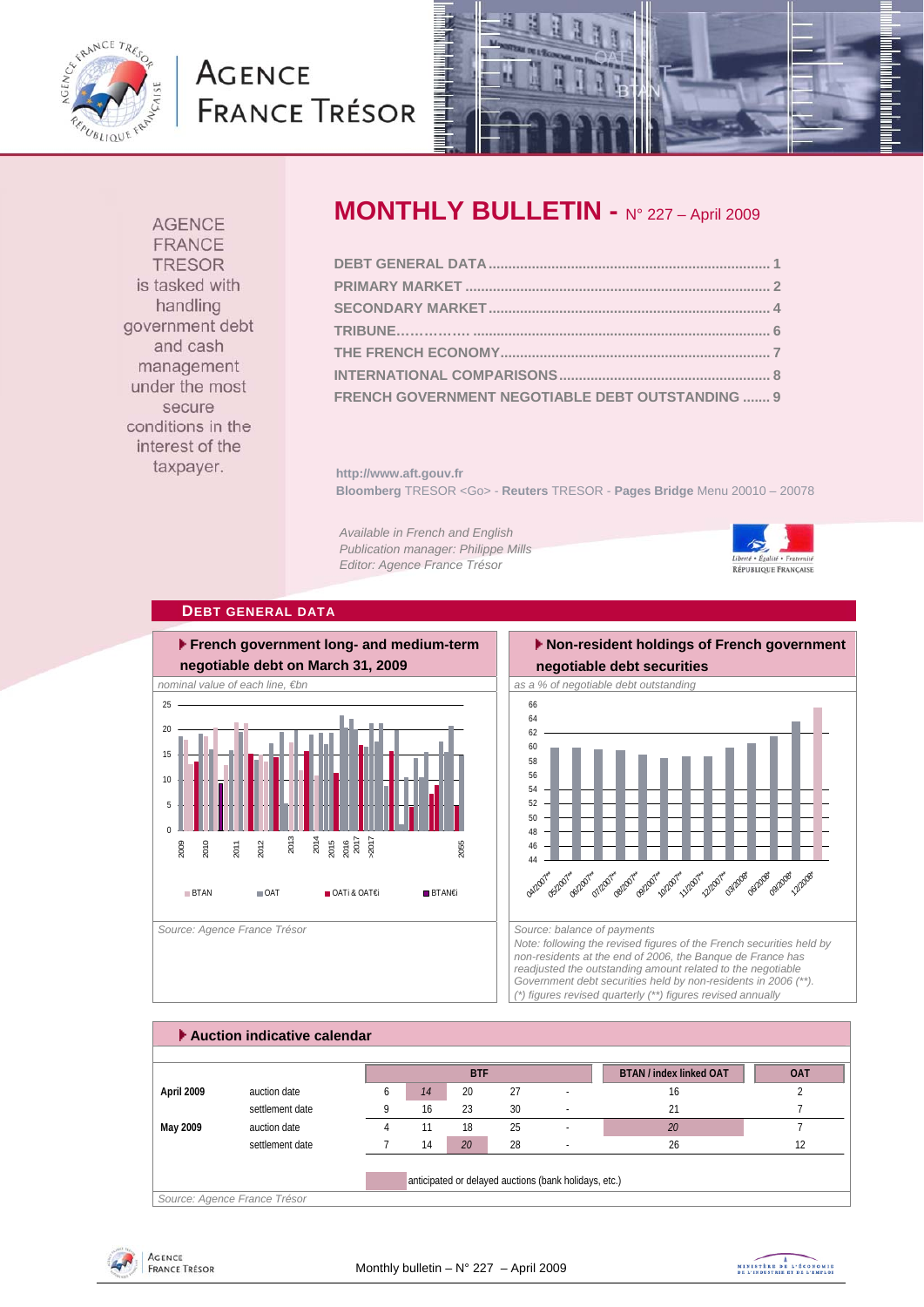## **NEWS**

## **Building a cash-management extranet**

The annual report by the State Audit Office stressed the importance of enhancing the information provided to the State's cash managers. An effort is being made to gather notifications of financial transactions affecting the balance of the State's single account with the Banque de France at source.

For this purpose, Agence France Trésor (AFT) is building a cashmanagement extranet for large transactions of more than 1 million euros. The extranet will be accessible to the entities that make their cash transactions through the State's single account. These entities include certain national public establishments. Each entity will use the extranet to present its notifications and forecasts online via an interface that can be accessed over the Internet using a secure dedicated page.

Pilot structures (Government Shareholding Agency (APE) and the Ministerial Accounts Department of the Ministry of Economy, Industry and Employment) will start testing the extranet in the coming weeks, before it is deployed for all of the AFT's partners by the end of 2009. This deployment is a key step in finalising the overhaul of the AFT information system.

The AFT extranet will make the gathering of transaction notifications a paperless and unified process, diversify forecasting data sources and broaden the audience for cashmanagement forecasts and notifications. The integrated interface will ensure totally seamless operation of the SIFT cash-management module, from the entry of notifications to the display of their impact on the State's single account.

#### **PRIMARY MARKET**





**AGENCE FRANCE TRÉSOR**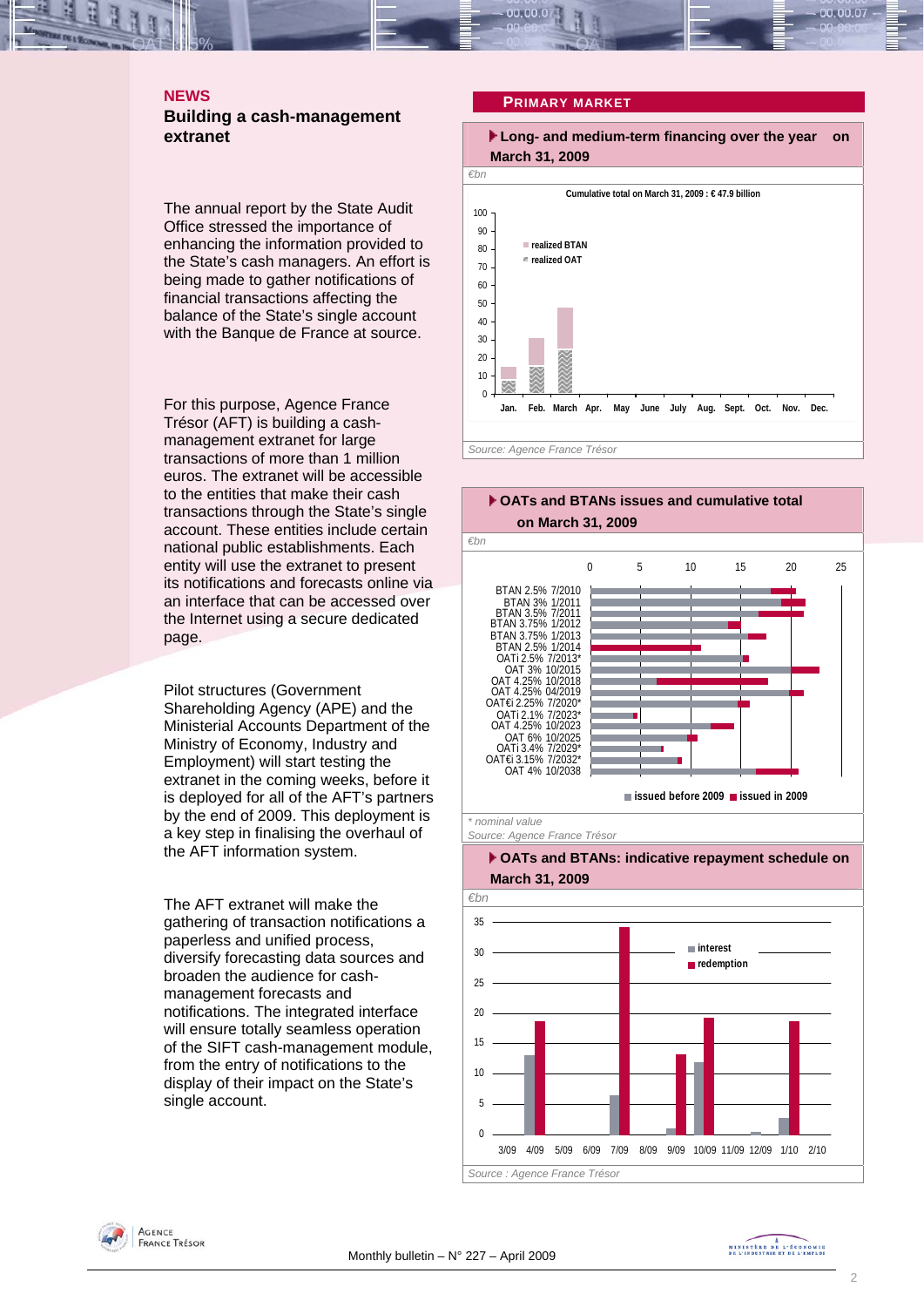## **OAT and BTAN auctions – March 2009**

#### *€m*

ᆁ R

**BE DE 1-9** 

|                               | OAT 6 years | OAT 10 years        | 15 years                 | <b>BTAN 2 years</b> | <b>BTAN 3 years</b>  | <b>BTAN 5 years</b> | OATi 5 years | OAT€i 11 years    |
|-------------------------------|-------------|---------------------|--------------------------|---------------------|----------------------|---------------------|--------------|-------------------|
|                               | 10/25/2015  | 10/25/2018          | 10/25/2025               | 7/12/2011           | 1/12/2012            | 1/12/2014           | 7/25/2013    | 7/25/2020         |
|                               | 3.00%       | 4,25%               | 6,00%                    | 3,50%               | 3,75%                | 2,50%               | 2,50%        | 2,25%             |
| <b>Auction date</b>           | 3/5/2009    | 3/5/2009            | 3/5/2009                 | 3/19/2009           | 3/19/2009            | 3/19/2009           | 3/19/2009    | 3/19/2009         |
| Settlement date               | 3/10/2009   | 3/10/2009           | 3/10/2009                | 3/24/2009           | 3/24/2009            | 3/24/2009           | 3/24/2009    | 3/24/2009         |
| Amount announced              |             | $< 6.000 - 7.000 >$ |                          |                     | $< 6.000 -- 7.500 >$ |                     |              | $< 750 - 1.000 >$ |
| Bid amount                    | 4.570       | 5.990               | 3.640                    | 5,100               | 3,530                | 5,620               | 1,227        | 1,102             |
| Amount served                 | 2.710       | 3,495               | 0,715                    | 2,600               | 1,195                | 3,270               | 0,452        | 0,447             |
| of which: NCTs before auction | 0           | 0                   | 0                        | 0                   | 0                    | 0                   | 0            | 0                 |
| NCTs after auction            | $\theta$    | 0.822               | 0.224                    | 0.005               | 0.037                | 0.836               | $\mathcal O$ | 0,127             |
| <b>Total issued amount</b>    | 2.710       | 4,317               | 0.939                    | 2,605               | 1,232                | 4,106               | 0.452        | 0,574             |
| Bid-to-cover ratio            | 1.69        | 1.71                | 5.09                     | 1.96                | 2.95                 | 2.73                | 2.71         | 2.47              |
| Weighted average price        | 99.66%      | 104.23%             | 119.53%                  | 104.04%             | 104.91%              | 98.98%              | 105.94%      | 101,92%           |
| Yield to maturity             | 3.06%       | 3.72%               | 4,33%                    | 1.69%               | 1.93%                | 2.73%               | 1.09%        | 2,06%             |
| Indexation coefficient*       |             |                     | $\overline{\phantom{a}}$ |                     | ٠                    | ٠                   | 1,11088      | 1,11421           |
| * as of the settlement date   |             |                     |                          |                     |                      |                     |              |                   |
|                               |             |                     |                          |                     |                      |                     |              |                   |

 $0.00.00$ 

 *Source: Agence France Trésor* 

| <b>BTF auctions - March 2009</b> |            |            |            |            |            |            |
|----------------------------------|------------|------------|------------|------------|------------|------------|
| $\epsilon$ m                     |            |            |            |            |            |            |
|                                  | <b>BTF</b> | <b>BTF</b> | <b>BTF</b> | <b>BTF</b> | <b>BTF</b> | <b>BTF</b> |
|                                  | 1 month    | 2 month    | 3 month    | 4 month    | 6 month    | 1 year     |
| <b>Auction date</b>              |            |            | 3/2/2009   | 3/2/2009   | 3/2/2009   | 3/2/2009   |
| Settlement date                  |            |            | 3/5/2009   | 3/5/2009   | 3/5/2009   | 3/5/2009   |
| Maturity                         |            |            | 5/28/2009  | 7/2/2009   | 9/24/2009  | 2/11/2010  |
| <b>Total issued amount</b>       |            |            | 3,370      | 2,184      | 2,162      | 2,248      |
| Weighted average rate            |            |            | 0,853%     | 0,878%     | 0,875%     | 0,928%     |
| <b>Auction date</b>              |            | 3/9/2009   | 3/9/2009   | 3/9/2009   |            | 3/9/2009   |
| Settlement date                  |            | 3/12/2009  | 3/12/2009  | 3/12/2009  |            | 3/12/2009  |
| Maturity                         |            | 5/14/2009  | 6/11/2009  | 7/16/2009  |            | 3/11/2010  |
| <b>Total issued amount</b>       |            | 2,029      | 3,276      | 2,046      |            | 2,047      |
| Weighted average rate            |            | 0.765%     | 0.763%     | 0.796%     |            | 0.934%     |
| <b>Auction date</b>              |            | 3/16/2009  | 3/16/2009  |            | 3/16/2009  | 3/16/2009  |
| Settlement date                  |            | 3/19/2009  | 3/19/2009  |            | 3/19/2009  | 3/19/2009  |
| Maturity                         |            | 5/20/2009  | 6/11/2009  |            | 8/13/2009  | 3/11/2010  |
| <b>Total issued amount</b>       |            | 2,139      | 3,256      |            | 2,188      | 2,195      |
| Weighted average rate            |            | 0.725%     | 0.713%     |            | 0.784%     | 0.913%     |
| <b>Auction date</b>              |            | 3/23/2009  | 3/23/2009  |            | 3/23/2009  | 3/23/2009  |
| Settlement date                  |            | 3/26/2009  | 3/26/2009  |            | 3/26/2009  | 3/26/2009  |
| Maturity                         |            | 5/7/2009   | 6/25/2009  |            | 10/22/2009 | 2/11/2010  |
| <b>Total issued amount</b>       |            | 2,012      | 3,002      |            | 2,004      | 2,007      |
| Weighted average rate            |            | 0.712%     | 0.686%     |            | 0.781%     | 0.818%     |
| <b>Auction date</b>              |            | 3/30/2009  | 3/30/2009  |            | 3/30/2009  | 3/30/2009  |
| Settlement date                  |            | 4/2/2009   | 4/2/2009   |            | 4/2/2009   | 4/2/2009   |
| Maturity                         |            | 5/28/2009  | 6/25/2009  |            | 12/17/2009 | 3/11/2010  |
| <b>Total issued amount</b>       |            | 2,080      | 3,118      |            | 1,628      | 2.740      |
| Weighted average rate            |            | 0,685%     | 0,694%     |            | 0,795%     | 0.817%     |
|                                  |            |            |            |            |            |            |

*Source: Agence France Trésor* 



 $-00.00.07$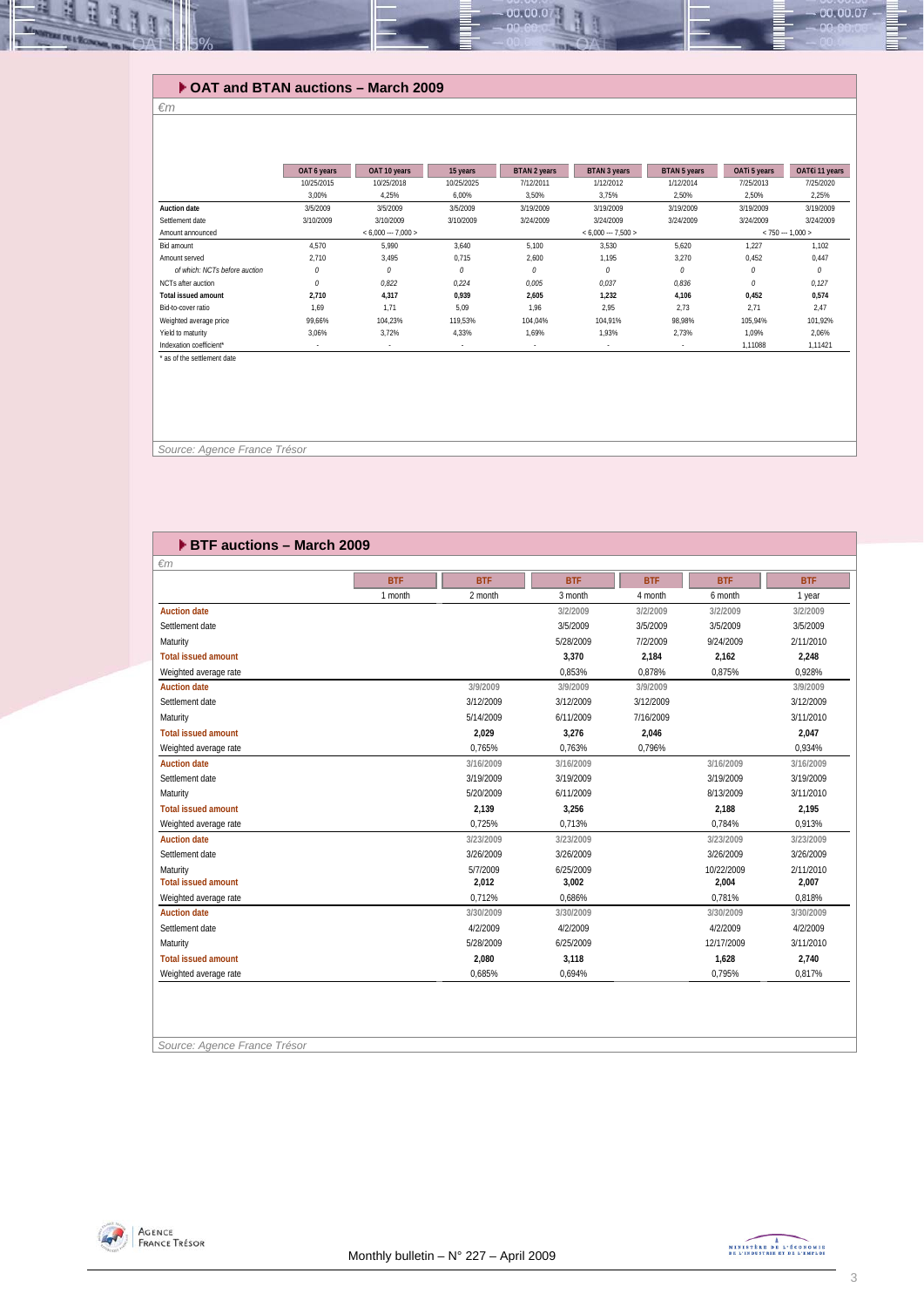

#### **SECONDARY MARKET**







*(1) difference between the yield of the OAT 4% April 2013 and the yield of the OATi 2.5% July 2013 (2) difference between the yield of the OAT 5% April 2012 and the yield of the OAT€i 3% July 2012 (3) difference between the yield of the OAT 5.5% April 2029 and the yield of the OATi 3.4% July 2029 (4) difference between the yield of the OAT 5.75% October 2032 and the yield of the OAT€i 3.15% July 2032* 

| $\blacktriangleright$ Negotiable government debt and swaps |          |          |         |          |         |         |          |                 |              |  |  |
|------------------------------------------------------------|----------|----------|---------|----------|---------|---------|----------|-----------------|--------------|--|--|
| €bn                                                        |          |          |         |          |         |         |          |                 |              |  |  |
|                                                            | end      | end      | end     | end      | end     | end     | end      | end of February | end of March |  |  |
|                                                            | 2002     | 2003     | 2004    | 2005     | 2006    | 2007    | 2008     | 2009            | 2009         |  |  |
| Negotiable government debt                                 |          |          |         |          |         |         |          |                 |              |  |  |
| outstanding                                                | 717      | 788      | 833     | 877      | 877     | 921     | 1017     | 1041            | 1064         |  |  |
| OAT                                                        | 478      | 512      | 552     | 593      | 610     | 641     | 681      | 687             | 695          |  |  |
| <b>BTAN</b>                                                | 151      | 167      | 184     | 189      | 200     | 202     | 198      | 197             | 205          |  |  |
| <b>BTF</b>                                                 | 88       | 109      | 97      | 95       | 66      | 78      | 138      | 157             | 164          |  |  |
| <b>Swaps outstanding</b>                                   | 61       | 61       | 61      | 52       | 44      | 42      | 28       | 27              | 27           |  |  |
| Average maturity of the negotiable debt                    |          |          |         |          |         |         |          |                 |              |  |  |
| before swaps                                               | 5 years  | 5 years  | 6 years | 6 years  | 7 years | 7 years | 6 years  | 6 years         | 6 years      |  |  |
|                                                            | 343 days | 297 days | 79 days | 267 days | 45 days | 51 days | 292 days | 295 days        | 253 days     |  |  |
| after swaps                                                | 5 years  | 5 years  | 6 years | 6 years  | 7 years | 7 years | 6 years  | 6 years         | 6 years      |  |  |
|                                                            | 266 days | 235 days | 33 days | 228 days | 16 days | 29 days | 276 days | 279 days        | 238 days     |  |  |
|                                                            |          |          |         |          |         |         |          |                 |              |  |  |
|                                                            |          |          |         |          |         |         |          |                 |              |  |  |
|                                                            |          |          |         |          |         |         |          |                 |              |  |  |
| Source: Agence France Trésor                               |          |          |         |          |         |         |          |                 |              |  |  |



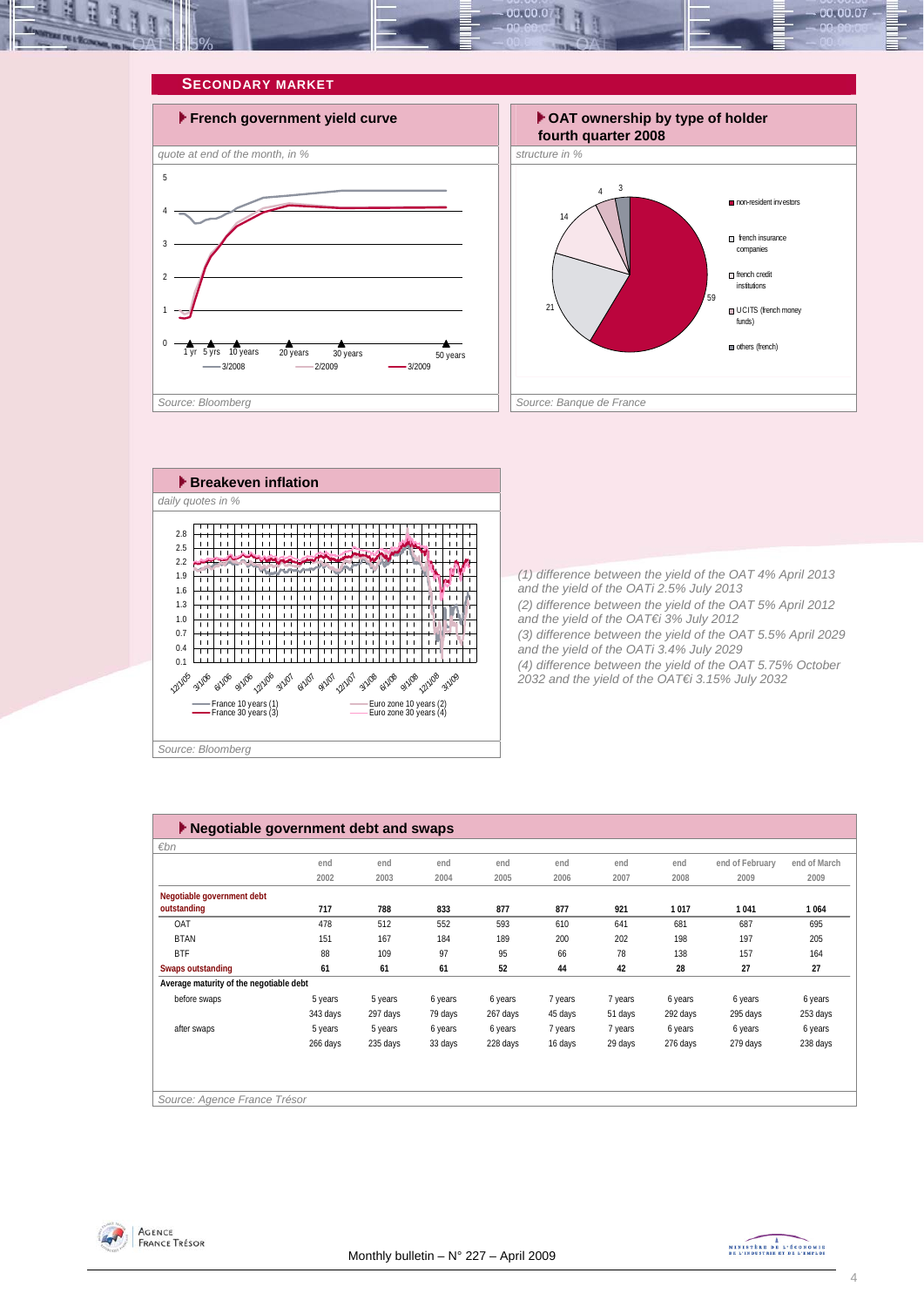

 $00.00.0$ 







MINISTREE DE L'ÉCONOMIE

00.00.07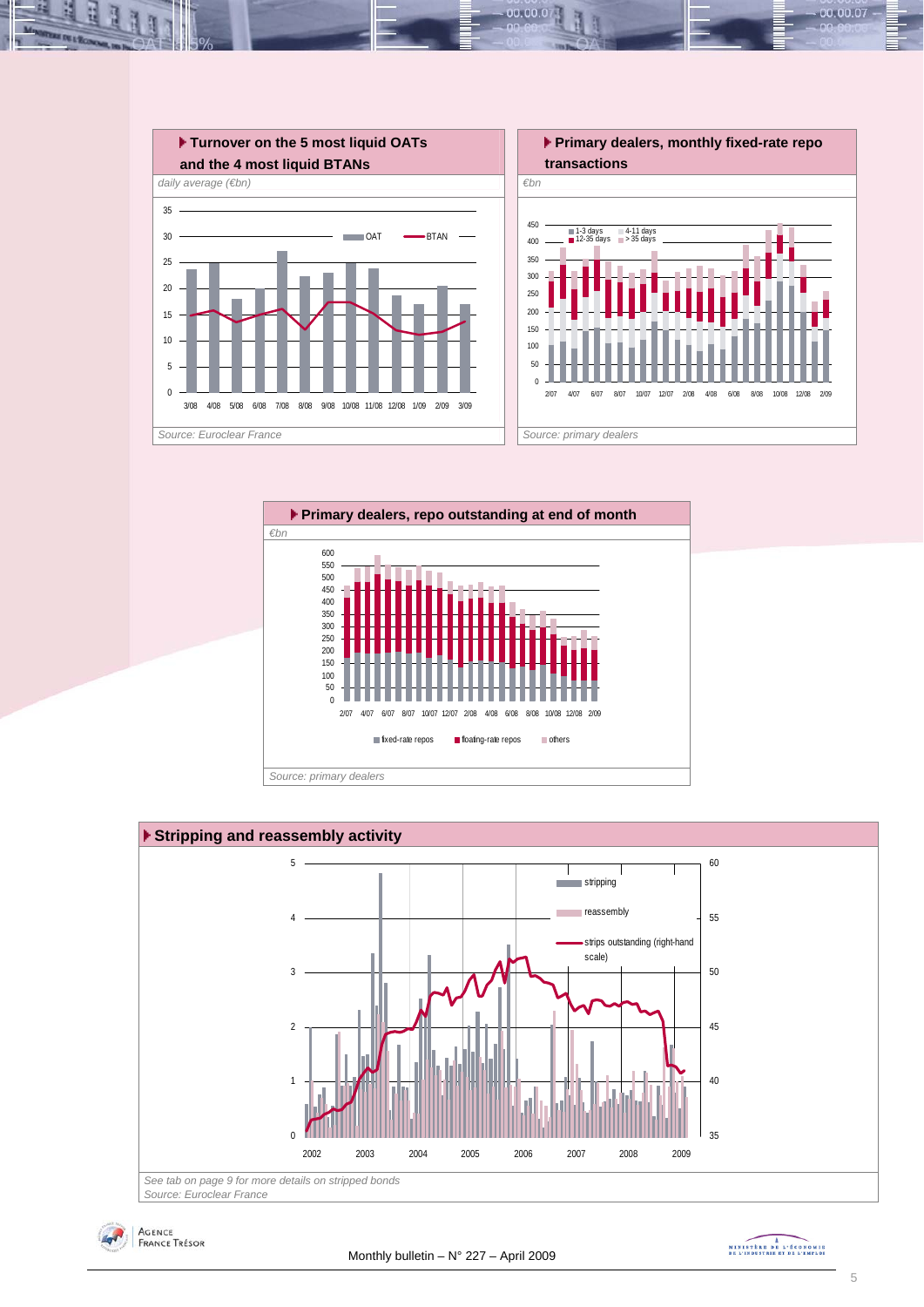#### **TRIBUNE**

## **Interbank market conditions**

**By Giles Gale**, **RBS Global Banking & Markets** 

Official figures on money market activity show only modest contraction in activity (see the ECB's Money Market Study for 2008). But we believe these data can mask a much more severe deterioration in interbank markets by including activity conducted with the nonfinancial sector.

Unsecured interbank markets in all the major currency regions have been very difficult since the first days of the credit crunch in August 2007. The freeze was made virtually complete by the Lehman insolvency and its aftershocks for most of Q4 2008, when trading only continued with relative normality at the overnight maturity. Since the start of 2009, there has been a trickle of unsecured interbank trades originated by cash rich banks, but the improvement has



been slow and uncertain. The market for unsecured money, where it exists, is very 'tiered' e.g. credit distinction between borrowers is significant.

Repo markets have held better, despite counterparty and balance sheet considerations constraining activity in the past two quarters. In government repo, rates have generally been high, reflecting strong demand for cash and tiering by collateral has increased. Repo of credit securities has been very difficult, but now appears functional, with banks able to fund substantially all of their assets, although market rates are often surprisingly high, even for ECB-eligible collateral. We anticipate that collateralised interbank lending will continue to have a much greater role in the euro area than in the past.

After the Lehman insolvency, when excessive caution was compounded by the priority to deleverage before year end, ECB liquidity became increasingly vital for European banks. Since early this year, however, balance sheets have been managed down along with precautionary term borrowing, and dependency on this source of term funding has diminished. The wider spread between the cost of term financing and the return on excess reserves left with the ECB's deposit facility has likely also discouraged accumulation of precautionary term liabilities. If reducing term interbank lending rates is a priority, however, encouraging take up of term ECB funds by narrowing the standing facility corridor could be helpful since some would surely be used to 'monetise' the credit and term premia in the deposit curves. Short dates are very liquid, as seen in Eonia volumes, but this alone is not enough to reduce term unsecured rates except by improving general 'sentiment', since almost no arbitrage of the short-term credit curve is conducted in term markets by banks.

*NB: this Agence France Trésor forum offers economists an opportunity to express their personal opinion. Thus, the above article strictly reflects the author's view, and should not be construed as expressing the viewpoints of Agence France Trésor or the Ministry of the Economy, Industry and Employment.* 



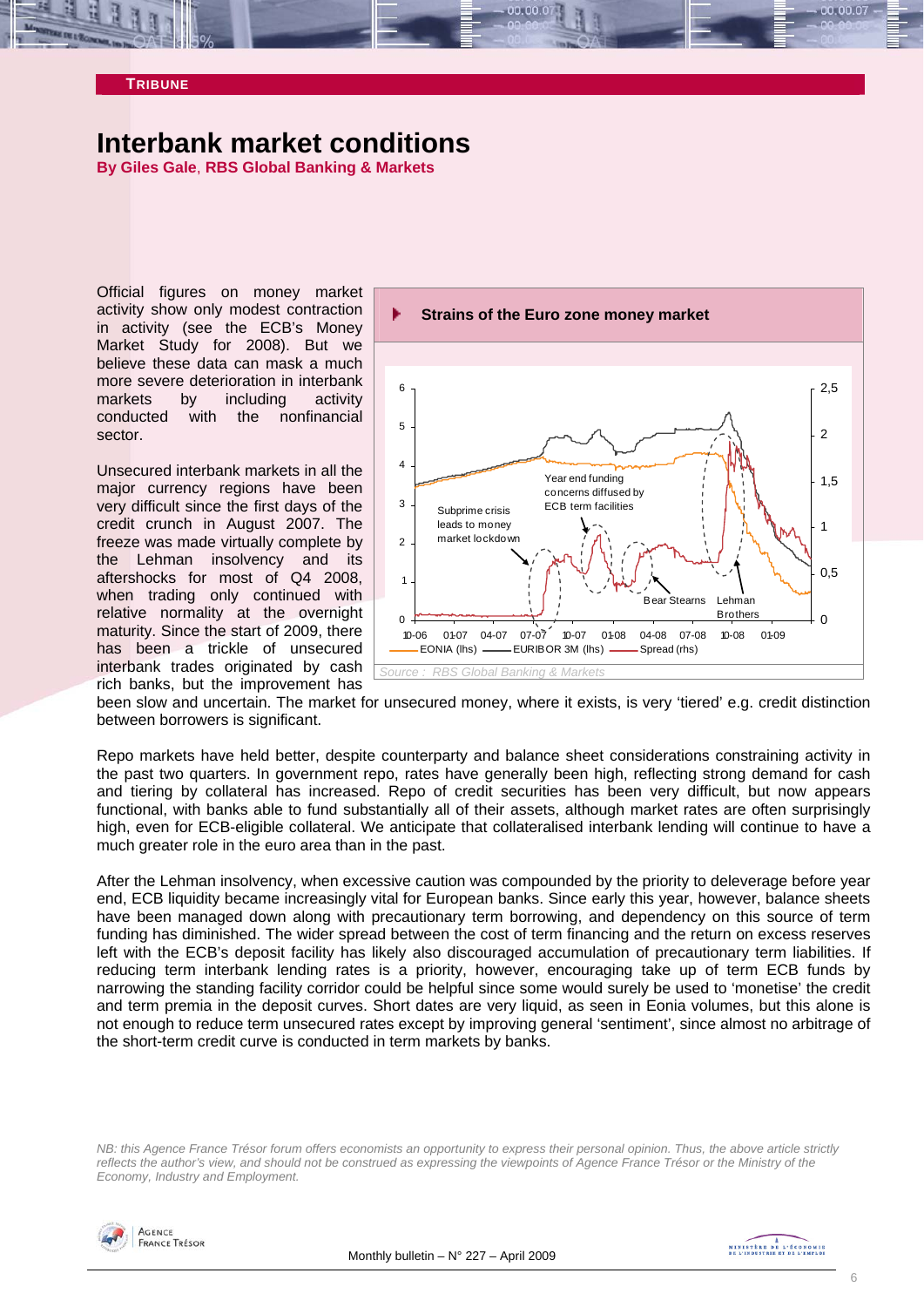

## **THE FRENCH ECONOMY**

| $\blacktriangleright$ Macro-economic forecast |      |        |      |  |  |  |  |  |  |  |
|-----------------------------------------------|------|--------|------|--|--|--|--|--|--|--|
| Real growth rate as a %                       |      |        |      |  |  |  |  |  |  |  |
|                                               | 2008 | 2009   | 2010 |  |  |  |  |  |  |  |
| French GDP                                    | 0,7  | $-1.5$ | 1,0  |  |  |  |  |  |  |  |
| Furo zone GDP                                 | 0.8  | $-2,1$ | 0.4  |  |  |  |  |  |  |  |
| Household consumption                         | 1.3  | 0.4    | 1.2  |  |  |  |  |  |  |  |
| <b>Business investment</b>                    | 1,5  | $-7.0$ | 3,7  |  |  |  |  |  |  |  |
| Exports                                       | 1,1  | $-4.8$ | 0.3  |  |  |  |  |  |  |  |
| <b>Imports</b>                                | 2,0  | $-4.4$ | 1,4  |  |  |  |  |  |  |  |
| Consumer prices                               | 2.8  | 0.4    | 1.4  |  |  |  |  |  |  |  |
| (on an annual average basis)                  |      |        |      |  |  |  |  |  |  |  |

#### **Execent economic indicators**

| Industrial output*, year-on-year       | $-15.5%$      | 2/2009     |
|----------------------------------------|---------------|------------|
| Household consumption*, year-on-year   | $-2.0%$       | 2/2009     |
| Unemployment rate (ILO)                | 7.8%          | 12/2008    |
| Consumer prices, year-on-year          |               |            |
| all items                              | 0.3%          | 3/2009     |
| all items excluding tobacco            | 0.3%          | 3/2009     |
| Trade balance, fob-fob, sa             | $-4.1$ FUR bn | 2/2009     |
| п                                      | $-2.7$ FUR bn | 1/2009     |
| Current account balance, sa            | $-2.2$ FUR bn | 2/2009     |
| п                                      | $-2.5$ FUR bn | 1/2009     |
| 10-year constant maturity rate (TEC10) | 3.64%         | 03/31/2009 |
| 3-month interest rate (Euribor)        | 1.510%        | 03/31/2009 |
| EUR/USD                                | 1.3308        | 03/31/2009 |
| EUR / JPY                              | 131.17        | 03/31/2009 |
| *manufactured goods —                  |               |            |

*Source: Insee; Ministry of the Economy, Industry and Employment; Banque de France* 



2000 2001 2002 2003 2004 2005 2006 2007 2008

Source: Ministry of the Economy, Industry and Employment



| €bn                |          |          |          |                       |          |
|--------------------|----------|----------|----------|-----------------------|----------|
|                    |          |          |          | end of February level |          |
|                    | 2007     | 2008     | 2007     | 2008                  | 2009     |
| General budget     |          |          |          |                       |          |
| balance            | $-38.19$ | $-56.99$ | $-12,73$ | $-16,47$              | $-22,93$ |
| revenue            | 299,22   | 291,12   | 40,30    | 41,03                 | 32,10    |
| expenditure        | 337,41   | 348,11   | 53,03    | 57,50                 | 55,02    |
| Balance of special |          |          |          |                       |          |
| Treasury accounts  | $-0,21$  | 0,40     | $-7,42$  | $-6,22$               | $-6,98$  |
| General budget     |          |          |          |                       |          |
| outturn            | $-38.40$ | $-56.59$ | $-20.15$ | $-22.70$              | $-29.91$ |
|                    |          |          |          |                       |          |



 $-2.0$ -1.5  $\overline{2}$ -1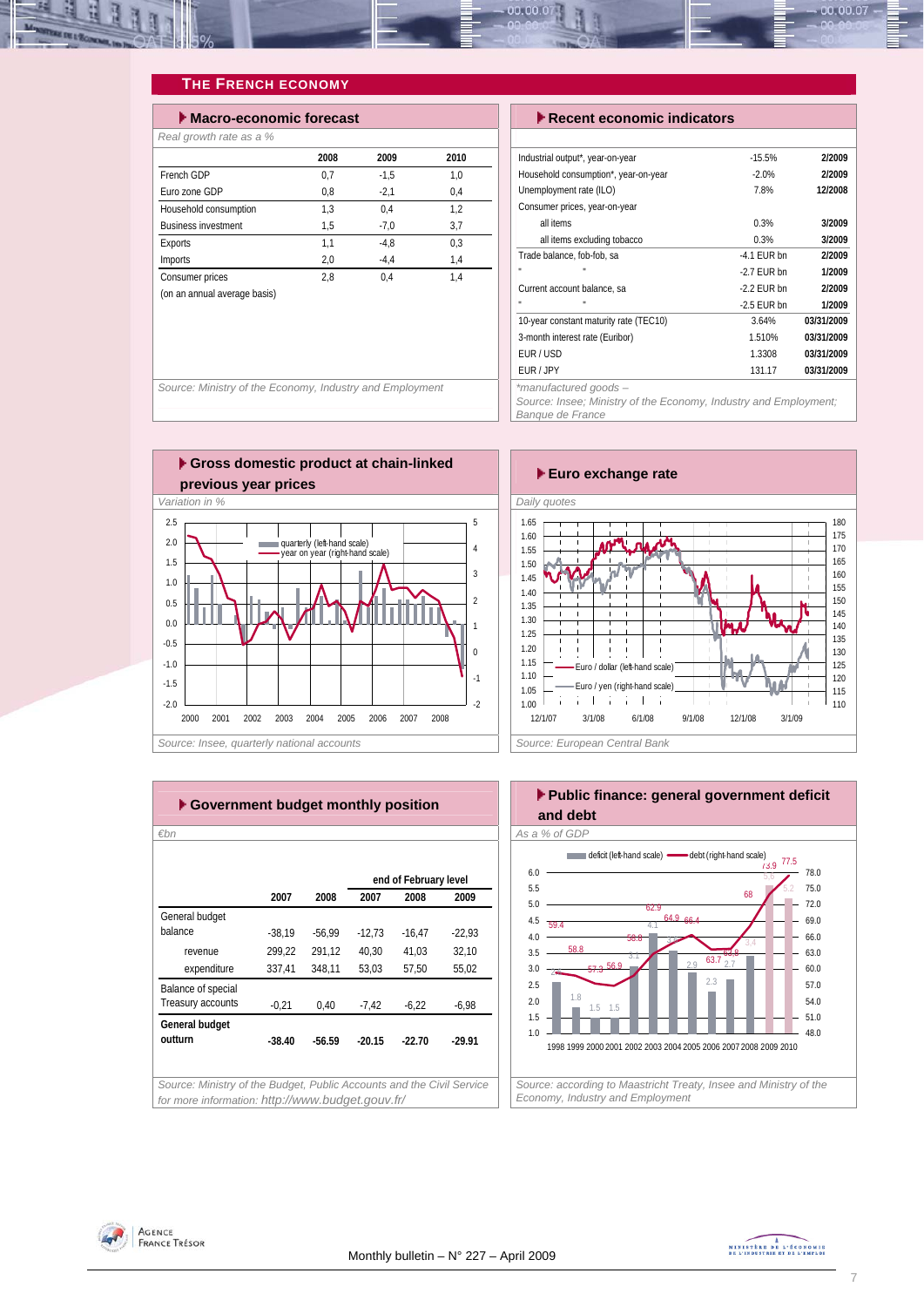|    | $\blacktriangleright$ Timetable for the release of French economic indicators                                     |    |                                                      |  |  |  |  |  |
|----|-------------------------------------------------------------------------------------------------------------------|----|------------------------------------------------------|--|--|--|--|--|
|    | April 2009                                                                                                        |    | <b>May 2009</b>                                      |  |  |  |  |  |
| 7  | Gross foreign exchange reserves in March                                                                          |    | Foreign trade in March                               |  |  |  |  |  |
| 8  | Foreign trade in February                                                                                         | 11 | Gross foreign exchange reserves in April             |  |  |  |  |  |
| 10 | Central government budget: statement at end of February                                                           | 11 | Industrial output in March                           |  |  |  |  |  |
| 10 | Industrial output in February                                                                                     | 12 | Central government budget: statement at end of March |  |  |  |  |  |
| 10 | Consumer prices: index for March                                                                                  | 13 | Balance of payments in March                         |  |  |  |  |  |
| 14 | Balance of payments in February                                                                                   | 13 | Industrial investments: quarterly April survey       |  |  |  |  |  |
| 23 | Industrial trends: quarterly survey for April                                                                     | 13 | Consumer prices: final index for April               |  |  |  |  |  |
| 24 | Household consumption of manufactured goods in March                                                              | 15 | Quarterly national accounts: first results Q1-2009   |  |  |  |  |  |
| 28 | Industrial trends: April survey                                                                                   | 15 | Payroll employment: provisional results Q1-2009      |  |  |  |  |  |
| 28 | Household confidence survey: April survey                                                                         | 26 | Household consumption of manufactured goods in April |  |  |  |  |  |
| 29 | Job seekers in March                                                                                              | 27 | Industrial trends: monthly survey for May            |  |  |  |  |  |
| 30 | Industrial producer prices: March index                                                                           | 27 | Household confidence survey: May survey              |  |  |  |  |  |
| 30 | Net foreign exchange reserves in March                                                                            | 28 | New building starts in April                         |  |  |  |  |  |
|    |                                                                                                                   | 29 | Job seekers in April (Pôle Emploi)                   |  |  |  |  |  |
|    |                                                                                                                   | 29 | Net foreign exchange reserves in April               |  |  |  |  |  |
|    | Harmonized index of consumer prices - Eurozone (Eurostat)<br>Index for March: April 16<br>Index for April: May 15 |    |                                                      |  |  |  |  |  |

00.00.07



## **INTERNATIONAL COMPARISONS**





즤 Щ  $\mathbf{H}$   $-00.00.07 -$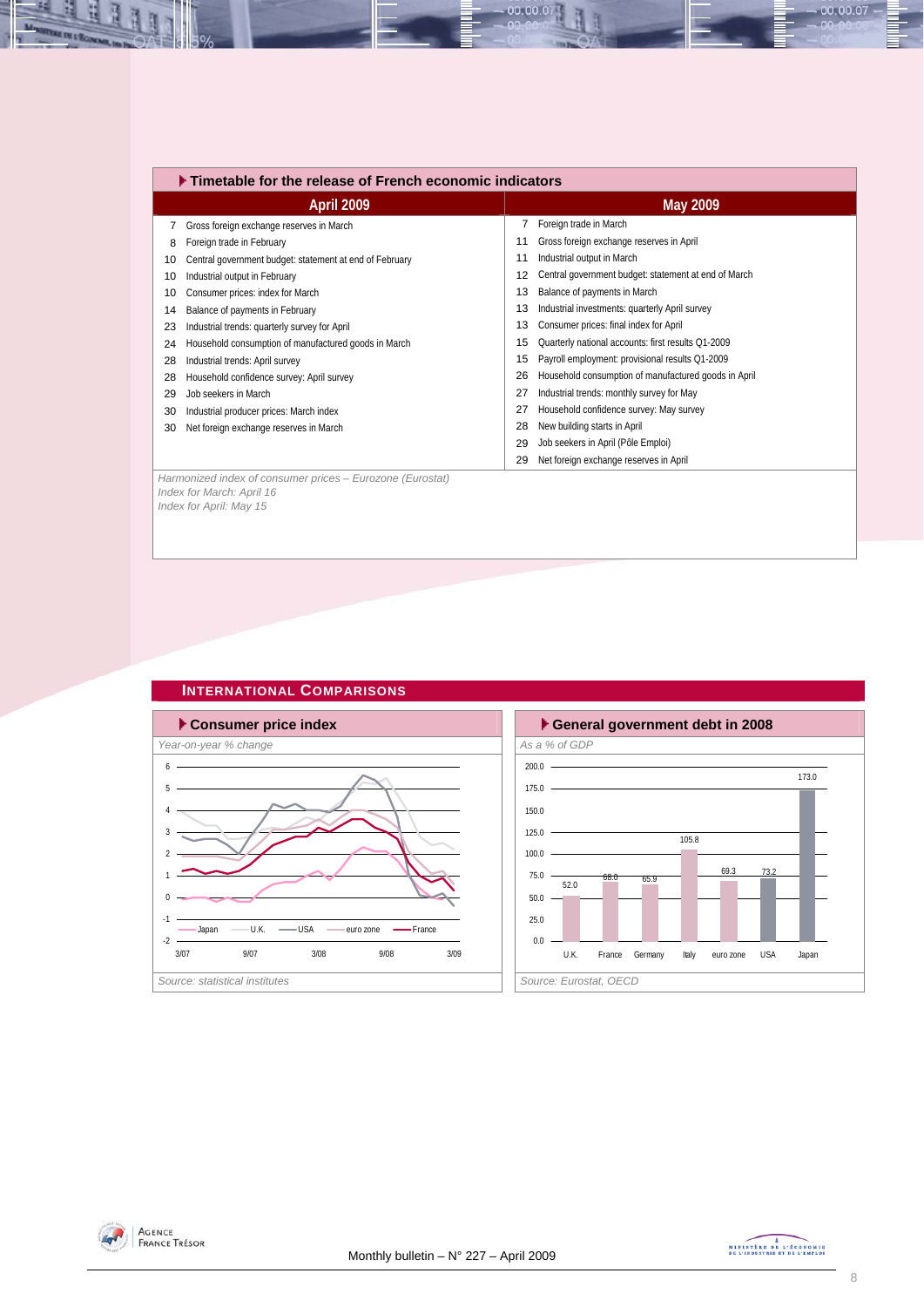#### **FRENCH GOVERNMENT NEGOTIABLE DEBT OUTSTANDING -** *DETTE NEGOCIABLE DE L'ETAT*

 $-00,00,07$ 

## **OAT au 31 mars 2009** */ fungible Treasury bonds at March 31, 2009*

| En euros                                    |                                                                                                                                                           |                                      |                                                                       |                  |                       |                                             |                                                          |                                                  |                                                                                     |                          |
|---------------------------------------------|-----------------------------------------------------------------------------------------------------------------------------------------------------------|--------------------------------------|-----------------------------------------------------------------------|------------------|-----------------------|---------------------------------------------|----------------------------------------------------------|--------------------------------------------------|-------------------------------------------------------------------------------------|--------------------------|
| <b>CODE ISIN</b><br><b>Euroclear France</b> | Libellé de l'emprunt /<br>Bond                                                                                                                            | Encours / Outstanding                | Coefficient d'indexation / Valeur nominale/<br>indexation coefficient | face value       | démembré<br>/stripped | <b>CODE ISIN</b><br><b>Euroclear France</b> | Libellé de l'emprunt /<br><b>Bond</b>                    | Encours / Outstanding                            | Coefficient d'indexation<br>Valeur nominale/ face value<br>/ indexation coefficient | démembré<br>/stripped    |
|                                             | Échéance 2009                                                                                                                                             | 53 957 408 249                       |                                                                       |                  |                       |                                             | Échéance 2018                                            | 38 963 000 000                                   |                                                                                     |                          |
| FR0000571432<br>FR00005714241               | OAT 4% 25 avril 2009<br>OATi 3% 25 juillet 2009                                                                                                           | 18 640 258 371<br>16 093 012 840 (1) | 1,16943                                                               | (13 761 416 109) | 649 842 000           | FR0010604983<br>FR0010670737                | OAT 4% 25 avril 2018<br>OAT 4,25% 25 octobre 2018        | 21 294 000 000<br>17 669 000 000                 |                                                                                     | 133 250 000<br>6 000 000 |
| FR0000186199                                | OAT 4% 25 octobre 2009                                                                                                                                    | 19 224 137 038                       |                                                                       |                  | 439 233 000           |                                             | Échéance 2019                                            | 30 058 468 664                                   |                                                                                     |                          |
|                                             | Échéance 2010                                                                                                                                             | 31 892 742 970                       |                                                                       |                  |                       | FR0000189151                                | OAT 4,25% 25 avril 2019                                  | 21 197 000 000                                   |                                                                                     | 256 790 000              |
| FR0000186603                                | OAT 5,5% 25 avril 2010                                                                                                                                    | 16 041 719 352                       |                                                                       |                  | 556 920 000           | FR0000570921                                | OAT 8.5% 25 octobre 2019                                 | 8 844 392 893                                    |                                                                                     | 3 830 786 000            |
| FR0000187023                                | OAT 5.5% 25 octobre 2010                                                                                                                                  | 15 851 023 618                       |                                                                       |                  | 899 783 000           | FR0000570954 C                              | ETAT 9,82% 31 décembre 2019                              | 17 075 771 (2)                                   | (6692154)                                                                           |                          |
|                                             | Échéance 2011                                                                                                                                             | 50 354 028 202                       |                                                                       |                  |                       |                                             | Échéance 2020                                            | 17 528 928 890                                   |                                                                                     |                          |
| FR0000570731                                | OAT 6,5% 25 avril 2011                                                                                                                                    | 19 572 445 710                       |                                                                       |                  | 903 430 000           | FR0010050559                                | OAT€i 2,25% 25 juillet 2020                              | 17 528 928 890 (1                                | 1,11203<br>(15763000000)                                                            |                          |
| FR00100943751                               | OATi 1,6% 25 juillet 2011                                                                                                                                 | 16 726 696 160 (1)                   | 1,09232                                                               | (15 313 000 000) |                       |                                             | Échéance 2021                                            | 19 857 000 000                                   |                                                                                     |                          |
| FR0000187874                                | OAT 5% 25 octobre 2011                                                                                                                                    | 14 054 886 332                       |                                                                       |                  | 338 491 000           | FR0010192997                                | OAT 3.75% 25 avril 2021                                  | 19 857 000 000                                   |                                                                                     | 422 840 000              |
|                                             | Échéance 2012<br>OAT 5% 25 avril 2012                                                                                                                     | 58 864 276 123<br>17 169 110 580     |                                                                       |                  | 559 050 000           |                                             | Échéance 2022                                            | 1 243 939 990                                    |                                                                                     |                          |
| FR0000188328<br>FR00001880131               | OATEi 3% 25 juillet 2012                                                                                                                                  | 16 655 345 280 (1)                   | 1,14912                                                               | (14 494 000 000) |                       | FR0000571044                                | OAT 8,25% 25 avril 2022                                  | 1 243 939 990                                    |                                                                                     | 817 250 000              |
| FR0000188690                                | OAT 4,75% 25 octobre 2012                                                                                                                                 | 19 554 122 924                       |                                                                       |                  | 482 596 000           | FR0000571085                                | Échéance 2023                                            | 29 570 276 723<br>10 606 195 903                 |                                                                                     | 6 851 935 000            |
| FR0000570780                                | OAT 8,5% 26 décembre 2012                                                                                                                                 | 5 485 697 339                        |                                                                       |                  |                       | FR0010585901 I                              | OAT 8,5% 25 avril 2023<br>OATi 2,1% 25 juillet 2023      | 4716 080 820 (1)                                 | 1,02146<br>(4617000000)                                                             |                          |
|                                             | Échéance 2013                                                                                                                                             | 56 245 804 703                       |                                                                       |                  |                       |                                             | OAT 4.25% 25 octobre 2023                                | 14 248 000 000                                   |                                                                                     |                          |
| FR0000188989                                | OAT 4% 25 avril 2013                                                                                                                                      | 19 827 183 879                       |                                                                       |                  | 148 150 000           | FR0010466938                                |                                                          |                                                  |                                                                                     | 292 902 000              |
| FR00001889551                               | OATi 2,5% 25 juillet 2013                                                                                                                                 | 17 443 863 145 (1)                   | 1,10981                                                               | (15717882471)    |                       |                                             | Échéance 2025                                            | 10 610 928 118                                   |                                                                                     |                          |
| FR0010011130                                | OAT 4% 25 octobre 2013                                                                                                                                    | 18 974 757 679                       |                                                                       |                  | 234 420 000           | FR0000571150                                | OAT 6% 25 octobre 2025                                   | 10 610 928 118                                   |                                                                                     | 2 991 577 000            |
|                                             | Échéance 2014                                                                                                                                             | 36 323 724 224                       |                                                                       |                  |                       |                                             | Échéance 2028                                            | 16 173 709                                       |                                                                                     |                          |
| FR0010061242                                | OAT 4% 25 avril 2014                                                                                                                                      | 19 254 752 234                       |                                                                       |                  | 141 375 000           | FR0000571226 C                              | OAT zéro coupon 28 mars 2028                             | 16 173 709 (3)                                   | (46232603)                                                                          |                          |
| FR0010112052                                | OAT 4% 25 octobre 2014                                                                                                                                    | 17 068 971 990                       |                                                                       |                  | 121 050 000           |                                             | Échéance 2029                                            | 23 956 264 812                                   |                                                                                     |                          |
|                                             | Échéance 2015                                                                                                                                             | 54 621 625 333                       |                                                                       |                  |                       | FR0000571218                                | OAT 5,5% 25 avril 2029                                   | 15 500 880 458                                   |                                                                                     | 2 367 516 000            |
| FR0010163543                                | OAT 3,5% 25 avril 2015                                                                                                                                    | 19 388 313 893                       |                                                                       |                  | 107 150 000           | FR00001864131                               | OATi 3,4% 25 juillet 2029                                | 8 455 384 354 (1)                                | 1,16447<br>(7261144000)                                                             |                          |
| FR00101355251                               | OATEi 1,6% 25 juillet 2015                                                                                                                                | 12 458 311 440 (1)                   | 1,08968                                                               | (11 433 000 000) |                       | FR00001887991                               | Échéance 2032                                            | 27 748 585 890                                   | 1,12671<br>(8999000000)                                                             |                          |
| FR0010216481                                | OAT 3% 25 octobre 2015                                                                                                                                    | 22 775 000 000                       |                                                                       |                  | 270 394 000           | FR0000187635                                | OATEi 3,15% 25 juillet 2032<br>OAT 5,75% 25 octobre 2032 | 10 139 263 290 (1)<br>17 609 322 600             |                                                                                     | 6 610 399 000            |
|                                             | Échéance 2016                                                                                                                                             | 42 483 000 000                       |                                                                       |                  |                       |                                             |                                                          |                                                  |                                                                                     |                          |
| FR0010288357                                | OAT 3,25% 25 avril 2016                                                                                                                                   | 20 461 000 000                       |                                                                       |                  | 32 550 000            | FR0010070060                                | Échéance 2035<br>OAT 4,75% 25 avril 2035                 | 15 614 000 000<br>15 614 000 000                 |                                                                                     | 3 146 172 000            |
| FR0000187361                                | OAT 5% 25 octobre 2016                                                                                                                                    | 22 022 000 000                       |                                                                       |                  | 1 201 730 000         |                                             |                                                          |                                                  |                                                                                     |                          |
|                                             | Échéance 2017                                                                                                                                             | 54 474 112 660                       |                                                                       |                  |                       | FR0010371401                                | Échéance 2038<br>OAT 4% 25 octobre 2038                  | 20 629 000 000<br>20 629 000 000                 |                                                                                     |                          |
| FR0010415331                                | OAT 3,75% 25 avril 2017                                                                                                                                   | 19 990 000 000                       |                                                                       |                  | 244 500 000           |                                             |                                                          |                                                  |                                                                                     | 2 437 050 000            |
| FR00102351761                               | OATi 1% 25 juillet 2017                                                                                                                                   | 17 822 112 660 (1)                   | 1,05369                                                               | (16914000000)    |                       | FR00104473671                               | Échéance 2040<br>OATEi 1,8% 25 juillet 2040              | 5 042 066 390<br>5 042 066 390 (1)               | 1,04369<br>(4 831 000 000)                                                          |                          |
| FR0010517417                                | OAT 4,25% 25 octobre 2017                                                                                                                                 | 16 662 000 000                       |                                                                       |                  | 226 700 000           |                                             | Échéance 2055                                            |                                                  |                                                                                     |                          |
|                                             |                                                                                                                                                           |                                      |                                                                       |                  |                       | FR0010171975                                | OAT 4% 25 avril 2055                                     | 14 926 000 000<br>14 926 000 000                 |                                                                                     | 3 299 237 000            |
|                                             |                                                                                                                                                           |                                      |                                                                       |                  |                       |                                             |                                                          |                                                  |                                                                                     |                          |
|                                             | (1) Encours OAT indexées = valeur nominale x coefficient d'indexation / indexed bonds outstanding = face value x indexation coefficient                   |                                      |                                                                       |                  |                       |                                             |                                                          | <b>Total OAT / total fungible Treasury bonds</b> |                                                                                     | 694 981 355 650          |
|                                             | (2) y compris intérêts capitalisés au 31/12/2008 / including coupons capitalized at 12/31/2008 ; non offerte à la souscription / not open to subscription |                                      |                                                                       |                  |                       |                                             |                                                          | Encours démembré /stripped outstanding           |                                                                                     | 41 021 068 000           |
|                                             | (3) valeur actualisée au 28/03/2009 / actualized value at 03/28/2009 ; non offerte à la souscription / not open to subscription                           |                                      |                                                                       |                  |                       |                                             | En % des lignes démembrables                             |                                                  |                                                                                     |                          |
|                                             | OATi: OAT indexée sur l'indice français des prix à la consommation (hors tabac) / OAT indexed on the French consumer price index (excluding tobacco)      |                                      |                                                                       |                  |                       |                                             | As a % of strippable bonds                               |                                                  |                                                                                     | 5.95 %                   |
|                                             | OAT€i : OAT indexée sur l'indice des prix à la consommation harmonisé de la zone euro (hors tabac) / OAT indexed on the eurozone harmonized index of      |                                      |                                                                       |                  |                       |                                             | Durée de vie moyenne                                     |                                                  |                                                                                     |                          |
| consumer price (excluding tobacco)          |                                                                                                                                                           |                                      |                                                                       |                  |                       |                                             |                                                          |                                                  |                                                                                     | 9 ans et 204 jours       |
|                                             |                                                                                                                                                           |                                      |                                                                       |                  |                       |                                             | <b>Average maturity</b>                                  |                                                  |                                                                                     | 9 years and 204 days     |





 $00007$ 

nn nn